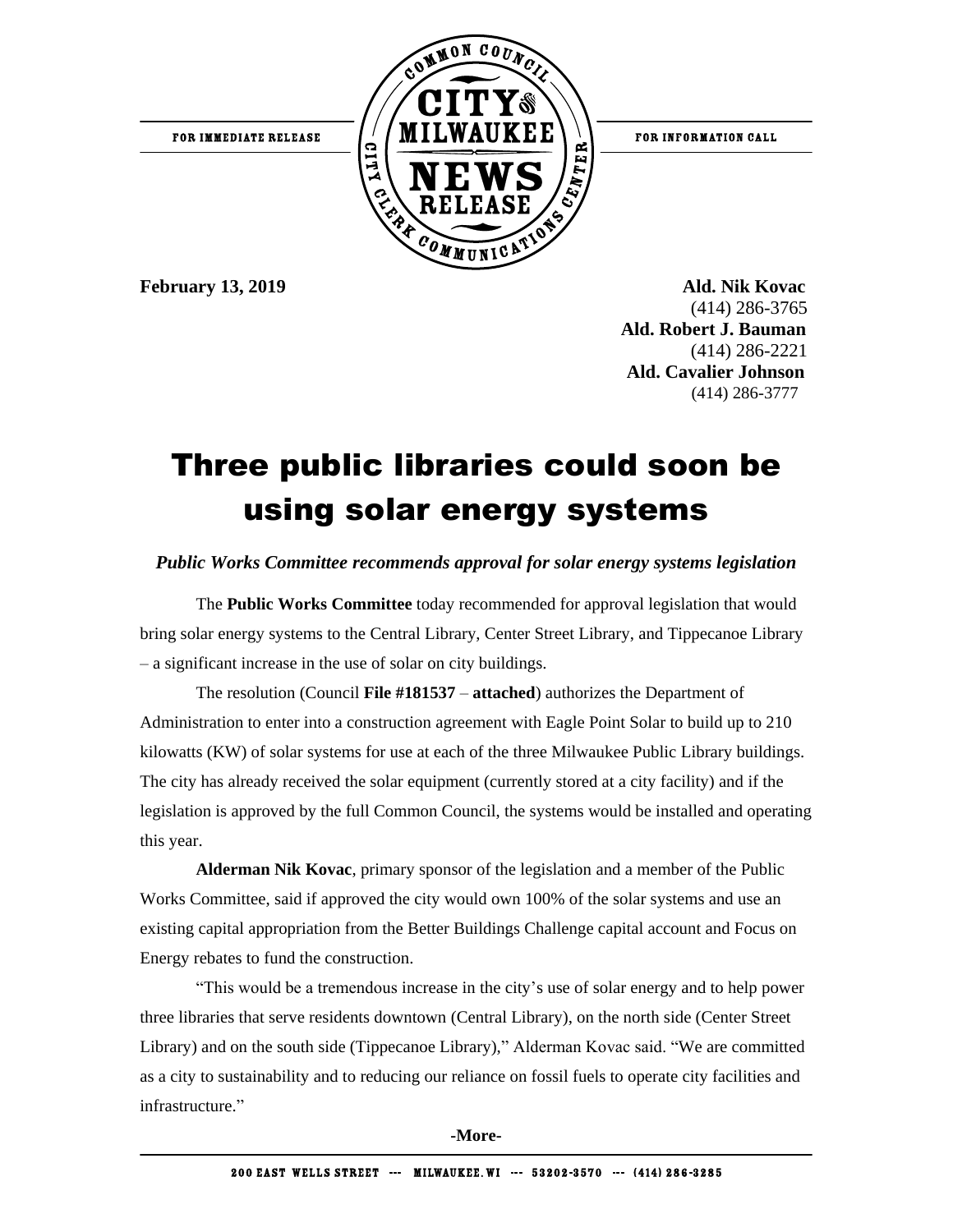## **Solar systems/ADD ONE**

**Alderman Robert J. Bauman**, chair of the Public Works Committee and primary cosponsor of the file, said the move is in line with the city's adopted "25 x 25" goal, which calls for generating 25% of the city's electricity from renewable resources by 2025.

"The Council is on record in support of the Paris Climate Accord and has made a commitment to take action to reduce climate pollution in alignment with the city's energy efficiency and renewable energy goals, and a move to equip city buildings with solar is in line with the principles of the Paris Climate Accord," Alderman Bauman said.

**Alderman Cavalier Johnson**, a co-sponsor and also a member of the Public Works Committee, said he is pleased with the high visibility the projects would have at each library building.

"With so many children and young people using these facilities, I can only imagine their interest and fascination with the solar panels and how they provide clean energy for our future," Alderman Johnson said. "I certainly hope it might spark increased momentum in our future generations' interest and usage of clean energy as they deal with the effects of global climate change."

The legislation is expected to be taken up by the full Common Council when it meets at 9 a.m. in the third floor Council Chamber on Tuesday, February 26 at City Hall, 200 E. Wells St.

**-30-**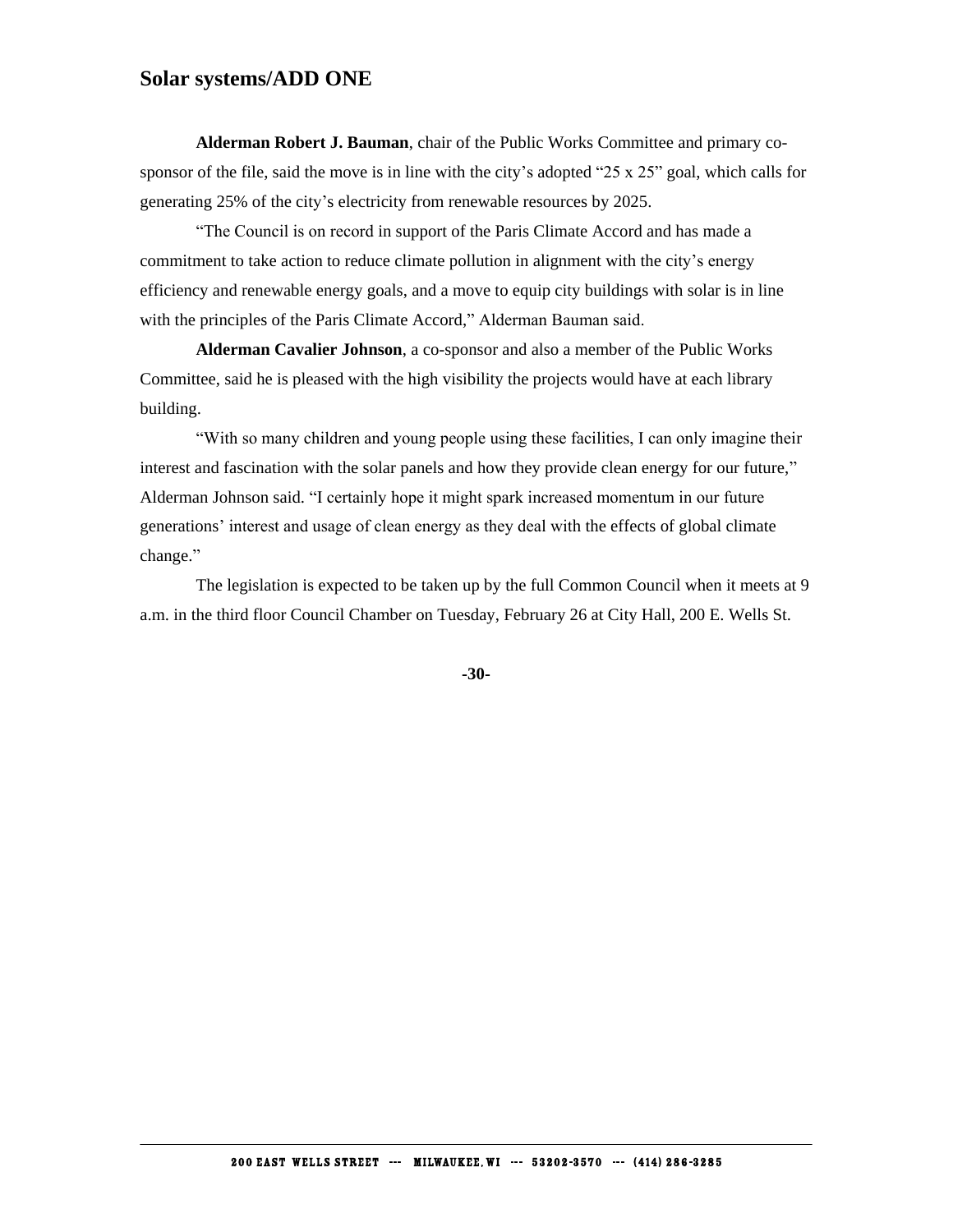

## <sup>200 E.</sup> Wells Street City of Milwaukee Milwaukee, Wisconsin 53202

## Legislation Details (With Text)

| File $#$ :             | 181537                                                                                                                                                                                                                                                                                                                                                                                                           |                  | <b>Version: 1</b>      |  |                      |               |                           |  |               |       |
|------------------------|------------------------------------------------------------------------------------------------------------------------------------------------------------------------------------------------------------------------------------------------------------------------------------------------------------------------------------------------------------------------------------------------------------------|------------------|------------------------|--|----------------------|---------------|---------------------------|--|---------------|-------|
| Type:                  |                                                                                                                                                                                                                                                                                                                                                                                                                  | Resolution       |                        |  | Status:              |               | In Council-Adoption       |  |               |       |
| File created:          |                                                                                                                                                                                                                                                                                                                                                                                                                  | 1/14/2019        |                        |  | In control:          |               | PUBLIC WORKS COMMITTEE    |  |               |       |
| On agenda:             |                                                                                                                                                                                                                                                                                                                                                                                                                  |                  |                        |  | <b>Final action:</b> |               |                           |  |               |       |
| <b>Effective date:</b> |                                                                                                                                                                                                                                                                                                                                                                                                                  |                  |                        |  |                      |               |                           |  |               |       |
| Title:                 | Substitute resolution relating to solar facility installations at City-owned buildings.                                                                                                                                                                                                                                                                                                                          |                  |                        |  |                      |               |                           |  |               |       |
| <b>Sponsors:</b>       | ALD. KOVAC, ALD. BAUMAN, ALD. JOHNSON                                                                                                                                                                                                                                                                                                                                                                            |                  |                        |  |                      |               |                           |  |               |       |
| Indexes:               |                                                                                                                                                                                                                                                                                                                                                                                                                  |                  |                        |  |                      |               |                           |  |               |       |
| <b>Attachments:</b>    | 1. Budget Letter, 2. Urban Milwaukee article, 3. We Energies letter, 4. Solar Now and DRER Tariff<br>Pilot Overview, 5. 1-22 letter from EPS.pdf, 6. Yale public perceptions on climate change- Milwaukee<br>County.pdf, 7. Milwaukee leaders have choice words for utility in solar standoff Energy News<br>Network, 8. solar email2, 9. solar email, 10. 1-9 letter from WE to Mayor Barrett, 11. solar email3 |                  |                        |  |                      |               |                           |  |               |       |
| <b>Date</b>            | Ver.                                                                                                                                                                                                                                                                                                                                                                                                             | <b>Action By</b> |                        |  |                      | <b>Action</b> |                           |  | <b>Result</b> | Tally |
| 1/14/2019              | $\Omega$                                                                                                                                                                                                                                                                                                                                                                                                         |                  | <b>COMMON COUNCIL</b>  |  |                      | ASSIGNED TO   |                           |  |               |       |
| 1/23/2019              | $\Omega$                                                                                                                                                                                                                                                                                                                                                                                                         |                  | PUBLIC WORKS COMMITTEE |  |                      |               | HELD TO CALL OF THE CHAIR |  | Pass          | 5:0   |
| 2/13/2019              | 1.                                                                                                                                                                                                                                                                                                                                                                                                               |                  | PUBLIC WORKS COMMITTEE |  |                      |               |                           |  |               |       |

## 181537

### SUBSTITUTE 1

091066, 131035, 131576, 170337, 171843, 180457

ALD. KOVAC, ALD. BAUMAN, AND ALD. JOHNSON

Substitute resolution relating to solar facility installations at City-owned buildings.

This resolution authorizes the Department of Administration to enter into a conventional construction agreement with Eagle Point Solar to build up to 210 kilowatts (KW) of solar systems on three library facilities: Central Library, Center Street Library, and Tippecanoe Library. Under the agreement, the City would own 100% of the solar systems and use an existing capital appropriation from the Better Buildings Challenge capital account and Focus on Energy rebates to fund the construction.

Whereas, On December 22, 2009, the Common Council adopted File Number 091066, supporting the "25 x 25" goal, which called for generating 25 percent of the City's electricity from renewable resources by 2025; and

Whereas, On December 17, 2013, the Common Council adopted File Number 131035, approving and directing implementation of the City's sustainability plan, ReFresh Milwaukee; and

Whereas, The City's sustainability plan calls on the City to reduce energy use 20% by 2020 and increase use of renewable energy to 25% by 2025; and

Whereas, On April 2, 2014, the Common Council adopted File Number 131576, directing the Department of Administration-Office of Environmental Sustainability and the Department of Public Works to create an energy independence plan that will, among other things, reduce reliance on fossil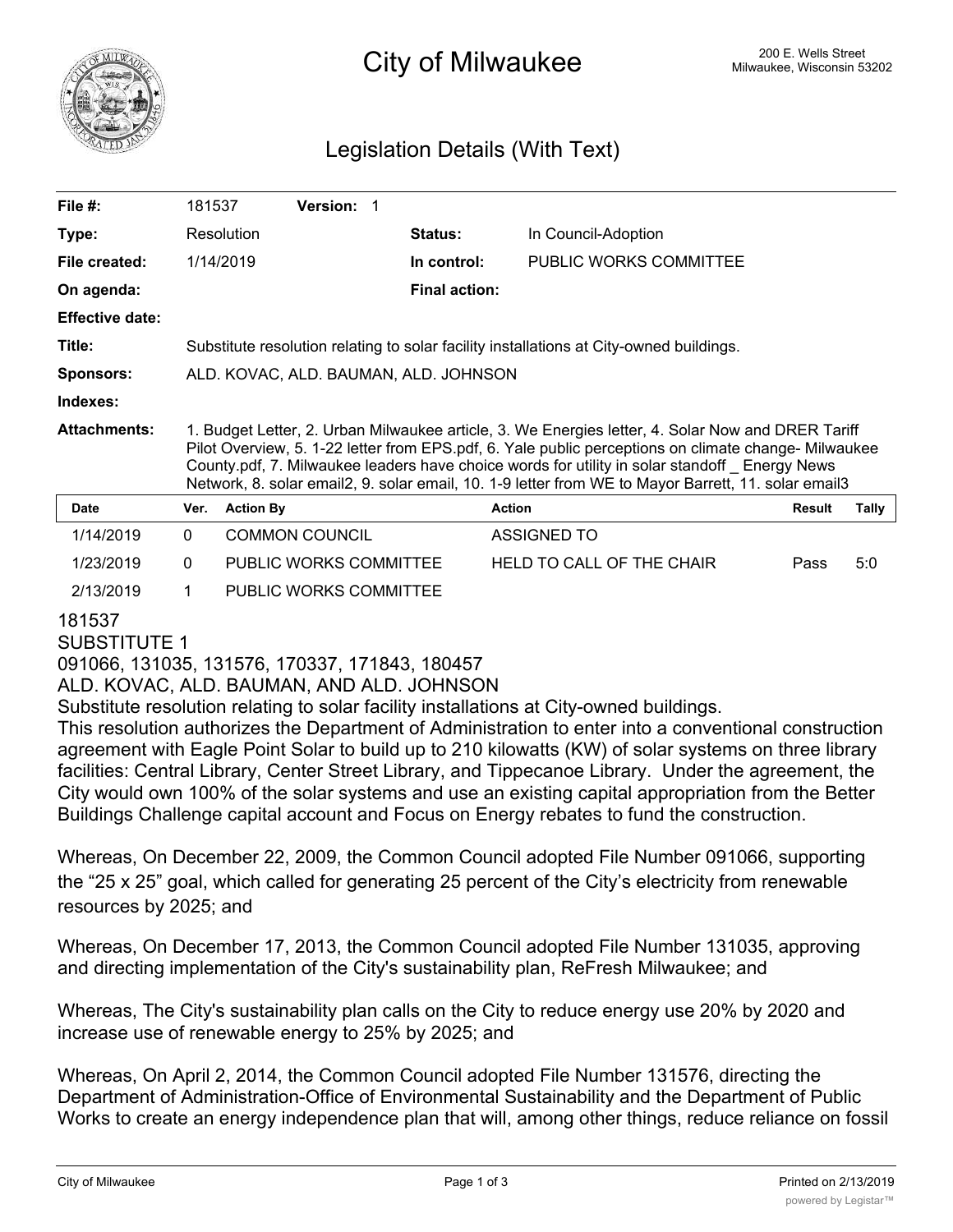#### **File #:** 181537, **Version:** 1

fuels for the supply of electricity, natural gas and heat to operate City facilities and infrastructure; and

Whereas, On June 20, 2017, the Common Council adopted File Number 170337, expressing the City's support for the Paris Climate Accord; and

Whereas, The City has made a commitment to take action to reduce climate pollution in alignment with the City's energy efficiency and renewable energy goals, and continues to support the principles of the Paris Climate Accord; and

Whereas, On April 17, 2018, the Common Council adopted File Number 171843, directing the Department of Administration-Environmental Collaboration Office to accept \$211,882 of incentive funding from the Focus on Energy program and work with a participant investor and solar installer to design, supply, install, commission, maintain and finance 1.1 megawatt (MW) of solar photovoltaic (PV) panels on six City-owned buildings; and

Whereas, The Department of Administration issued Request for Proposal #15921 to identify the most financially advantageous proposal from qualified solar installers and participant investors for the solar PV panels project; and

Whereas, On July 31, 2018, the Common Council adopted File Number 180457, authorizing the Department of Administration-Environmental Collaboration Office to enter into a Solar Services Agreement with Eagle Point Solar to design, supply, install, commission, maintain, finance, and coown 1.1 MW of solar PV panels on six City-owned buildings; and

Whereas, The City executed a contract with Eagle Point Solar; and

Whereas, Under the agreement, Eagle Point Solar has already procured and delivered solar panels specifically designed for installation on these City buildings, and the solar equipment is currently in storage in a City of Milwaukee facility; and

Whereas, We Energies denied Eagle Point Solar's application to interconnect the system to the grid, citing We Energies' belief that Eagle Point Solar is acting as a public utility; and

Whereas, The dispute over the denial of the interconnection requests is ongoing and has indefinitely delayed construction of the project; and

Whereas, In December, 2018, We Energies received Wisconsin Public Services Commission approval to offer customers solar energy through two new tariffs, referred to as Solar Now and the Dedicated Renewable Energy Resource; and

Whereas, The City will carefully review and consider using We Energies' offer to provide 2 MW of solar PV panels through We Energies' Solar Now pilot tariff and additional renewable energy under the Dedicated Renewable Energy Resource pilot tariff for future energy projects to help the City further advance its clean energy goals; and

Whereas, The City asserts its interest in having a diversified portfolio of clean energy options and demonstrating immediate action on climate change; now, therefore, be it

Resolved, By the Common Council of the City of Milwaukee, that the Department of Administration-